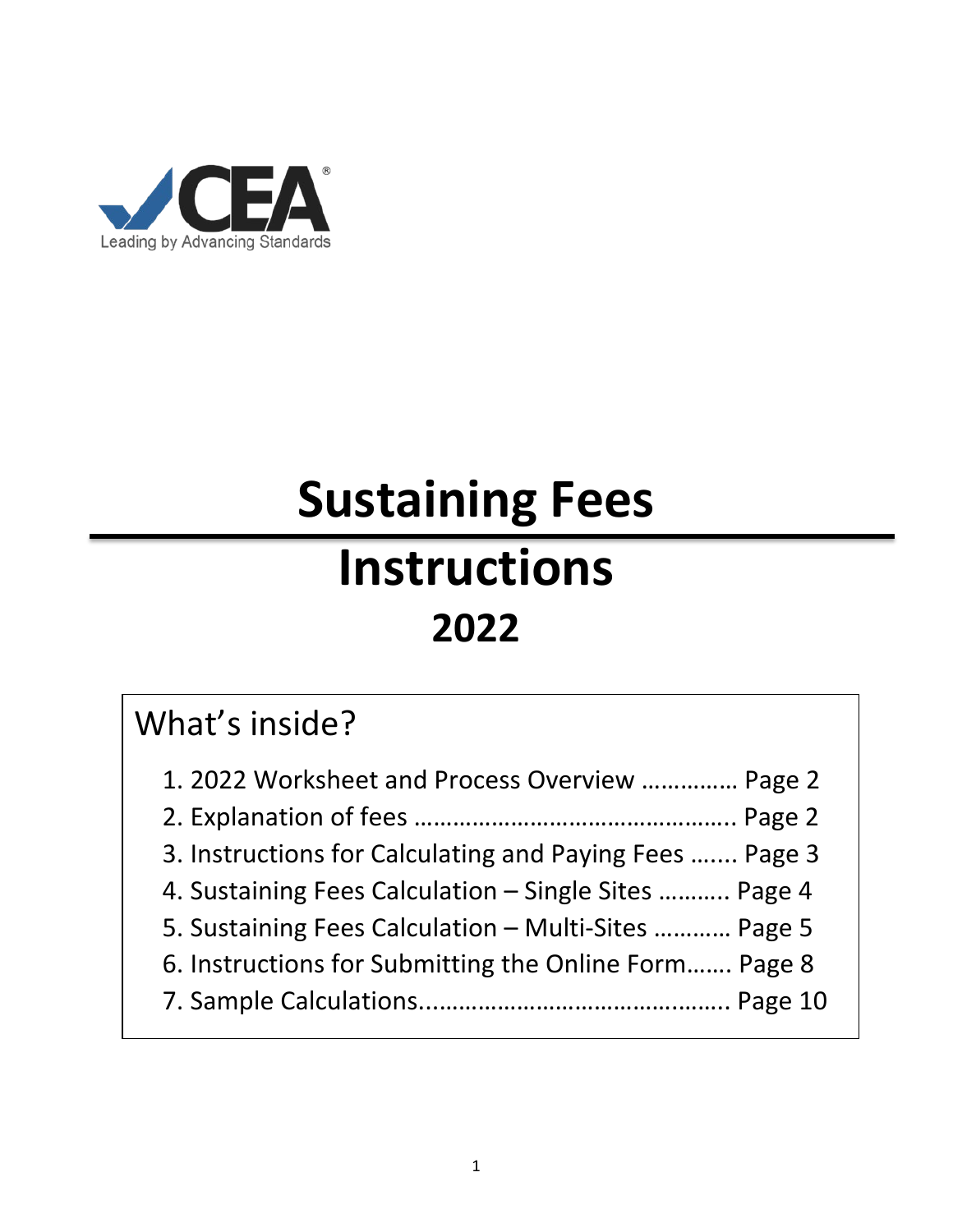*Important note: CEA will host a webinar on December 8, 2021 at 12:00 noon Eastern Standard Time to review the Annual Report package requirements and CEA Annual Report Portal. The webinar recording will be published at [www.cea-accredit.org/resources.](http://www.cea-accredit.org/resources) An additional Q&A webinar will take place January 5, 2022.*

#### *1. 2022 Worksheet and Process Overview*

The 2022 process will be completed through the [CEA Annual Report Portal.](https://carp.cea-accredit.org/) Student weeks numbers will be submitted through the Sustaining Fees section. Note that the Sustaining Fees section must be completed \*prior to\* the Annual Review section.

- One entry for student weeks needs to be made for each accredited site
- Each accredited site, including those in a multi-site system, will make an entry for the student weeks at the site.
- Each site will submit the online form to CEA utilizing the [Student](https://fdm.wufoo.com/forms/cea-sustaining-fees-invoice-generator/) Weeks section of the CEA Annual Report Portal.
- CEA will verify that the calculations are correctly done and then issue an invoice. The invoice will include payment instructions and all available payment methods.
- Student weeks calculation worksheets are available on the CEA Resources page for your reference and will not be uploaded to CEA.

Important note: Student week numbers must be submitted no later than February 15, 2022.

#### *2. Explanation of Fees*

Each accredited site must pay an annual sustaining fee to CEA.

Sustaining fees for the designated year (2022) are based on enrollment from January to December of the previous year (2021).

- Each accredited site, including those in a multi-site system, pays a base fee plus an additional amount calculated on the sum of student weeks for all full-time and part-time enrolled students.
- The additional amount calculated for student weeks is at a rate of \$.55 per student per week for fulltime students, and half of that for part-time students.
- Single sites and multi-site systems follow slightly different formulas to arrive at the sustaining fee due.
	- $\circ$  For single sites, the base fee is \$1,700, which is added to the student weeks calculation, for the total sustaining fees. The total sustaining fees are capped at \$9000.
	- $\circ$  For multi-sites, the base fee has two parts: the main branch base fee is \$1700 and the base fee for each additional branch is \$500. The student weeks for all locations are calculated; the aggregate student weeks are capped at \$9000. The sustaining fee is then the total of the base fees and the student weeks calculation.

Important note: There are no increases to sustaining fees for 2022. For more information about fees, visit the CEA website at[: https://cea-accredit.org/accreditation/fees.](https://cea-accredit.org/accreditation/fees)

Contact **finance@cea-accredit.org** if you have any questions about the calculation or submission process.

NOTE: A 10% late fee will be assessed for failure to pay sustaining fees by the deadline. Failure to submit any part of the Annual Report, including sustaining fees, may result in an administrative warning, a compliance action which can lead to the Commission's issuance of probation. All compliance actions are outlined in the *CEA Policies and Procedures*, General Procedures.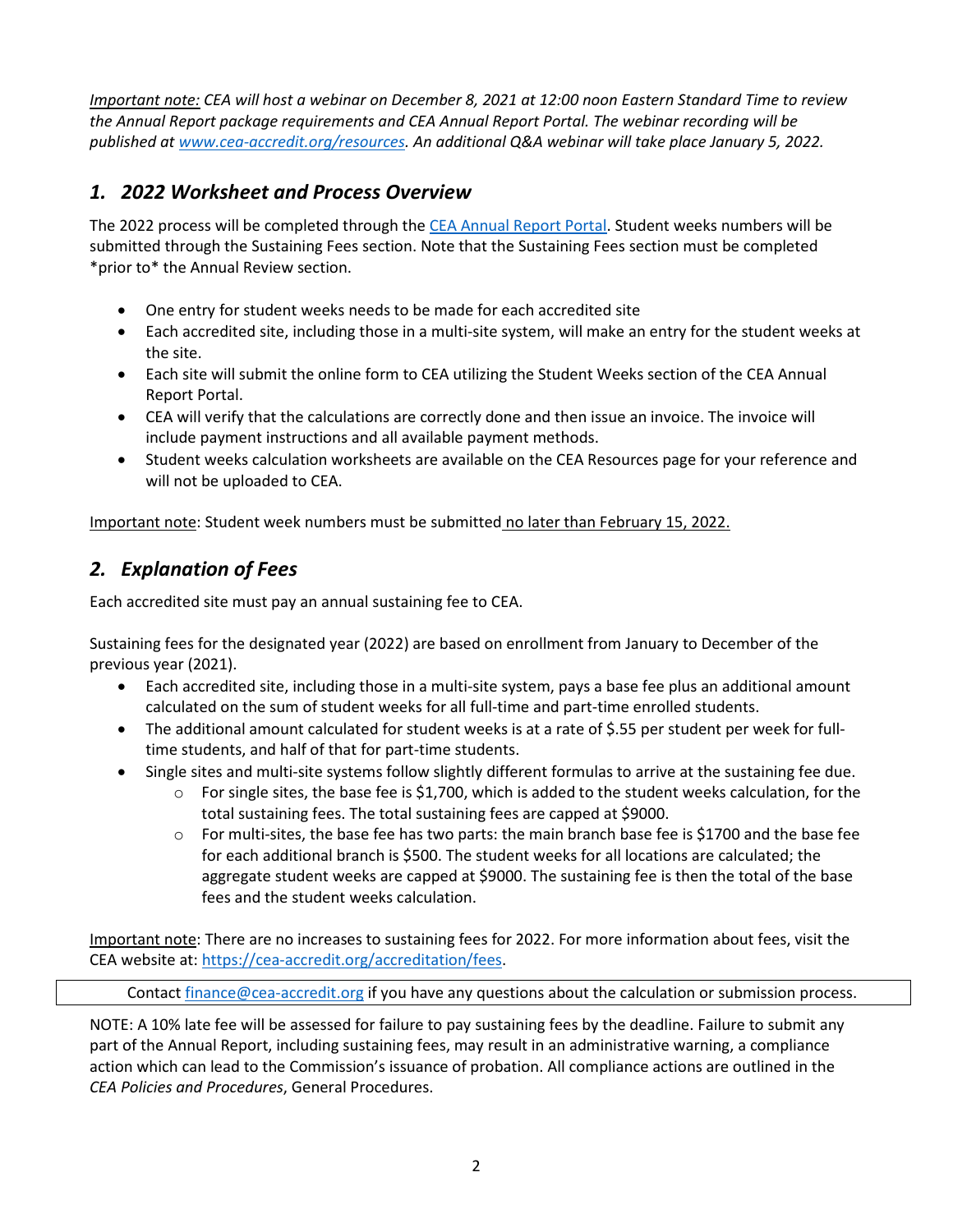#### *3. Instructions for Calculating and Paying Fees*

CEA accredits site-by-site; therefore, each accredited site must submit separate student weeks numbers.

For multi-site organizations, each accredited site must account for student enrollments at each location, including auxiliary locations and all accredited educational programs.

- Each site in a multi-site organization must enter student weeks numbers independently into the site record of the CEA Annual Report Portal.
- You will need to reference related Site IDs with each submission from a multi-site organization.

#### **Please review these steps to calculate and pay sustaining fees.**

#### **Step 1.** Determine student weeks totals.

- Go to pages 3-5 of this instructional document.
	- $\circ$  Select the instructions for either a single site calculation or a multi-site calculation.
	- o Select the instructions for either fixed enrollments or rolling enrollments.
- Follow the instructions for completing the student weeks calculation to determine the site's 2022 student week totals.
- Use enrollment figures for each session (term/semester) offered in 2021 (January-December).
- Include enrollment figures at an auxiliary site, if any, on the same worksheet for the site which controls the auxiliary.
- Multi-site systems must submit one entry for each accredited site as denoted by the CEA Site ID (visit [www.cea-accredit.org/accredited-sites](http://www.cea-accredit.org/accredited-sites) to look up Site IDs).
- Contact [finance@cea-accredit.org](mailto:finance@cea-accredit.org) if you require or have a previously approved alternate approach to calculating student weeks.

#### *Special guidance for sites with rolling enrollments*

- If the program or institution offers sessions with fixed start /end dates but allows students to enroll at any time, there will be several entries for each 'session', with a different number of weeks.
- If the program or institution offers sessions that do not have specific fixed start/end dates, disregard the first column on the worksheet. In the second column, list the possible lengths of enrollment throughout the year (conceivably ranging from 1 week to 52).

#### **Step 2.** Submit figures and receive an invoice

- One submission should be made for each Site ID in the Sustaining Fees section of the CEA Annual Report Portal.
- Enter required information in the Sustaining Fees section of the CEA Annual Report Portal.
- A copy of the invoice will be sent to the email address submitted with this section of the portal and to the contact on file in CEA's financial database, if different.

#### **Step 3.** Submit payment

- The invoice will indicate the available payment options and payment instructions.
- Upon receipt of the invoice, submit payment as directed on the invoice.

#### **Sustaining fees calculations must be submitted online by February 15, 2022.**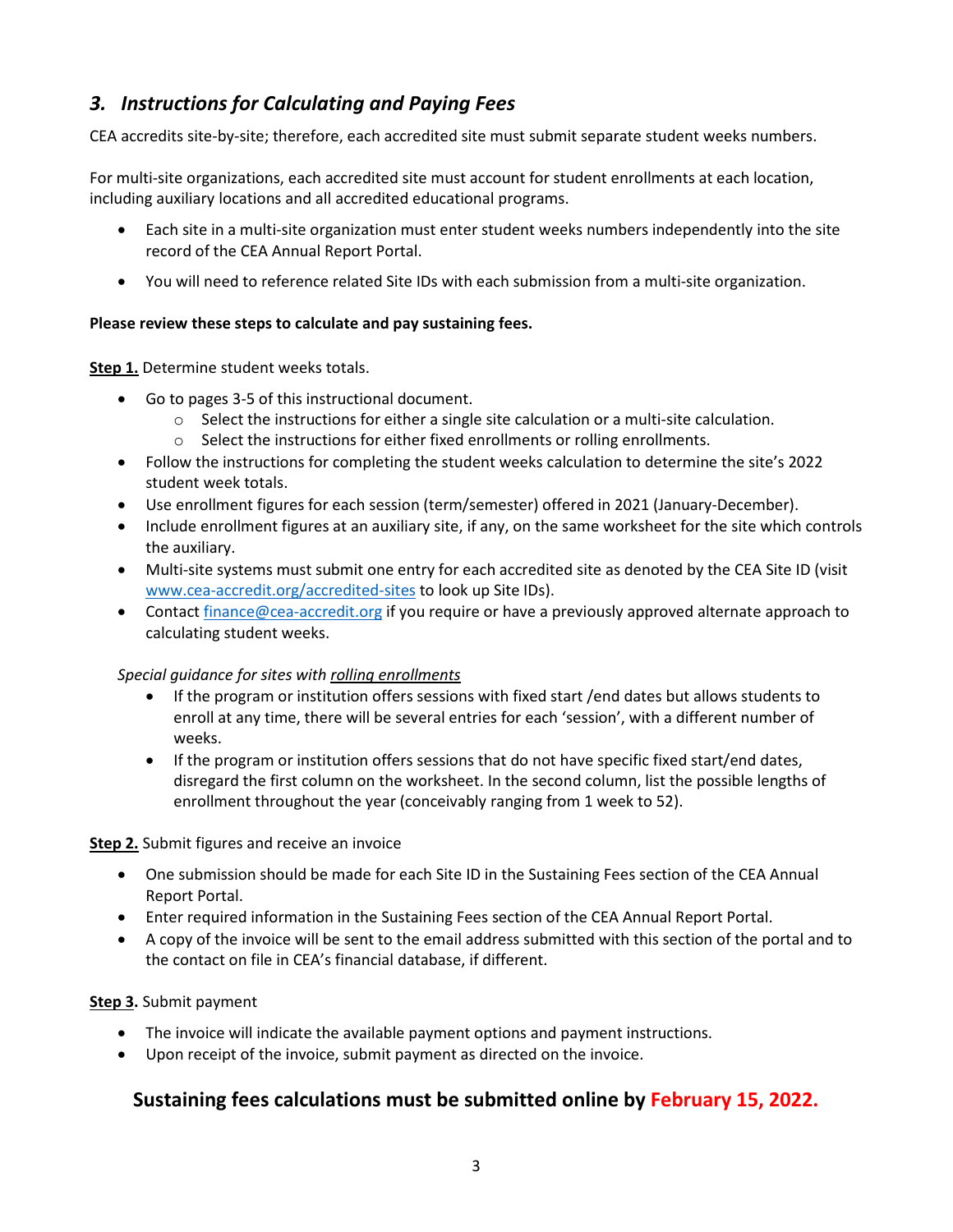#### *4. Sustaining Fees Calculation – Single Sites*

- Calculate student weeks following the instructions below. The online form has a full-time student weeks page and a part-time student weeks page. (Note that the total figure will be reviewed and verified by CEA before the invoice is generated.)
- Enter the required numbers in the Sustaining Fees section of the CEA Annual Report Portal.
- An Excel version of the 2020 Sustaining Fees Worksheet is provided in the Resources documents to use as a working copy or to retain for your records. This document does not need to be submitted to CEA.

#### **Definition of Terms:**

- *Full-time enrollment:* A student who enrolls in a session (term/semester) in a course of study that has at least 18 contact hours per week (or at least 12 credit hours per week if a credit-hour program) is counted as a *full-time enrollment*.
- *Part time enrollment:* A student who enrolls in a course of study for fewer than 18 contact hours per week is counted as a *part-time enrollment*. Regardless of the actual hours of enrollment, a part-time enrollment is calculated as a 0.5 student for purposes of determining CEA fees.
- *One student week:* one student enrolled for one week.

Note: If more than one-half of all student enrollments are made up of students who enroll for a course of study of fewer than 9 contact hours per week or 6 credit hours per term, contact [finance@cea-accredit.org](mailto:finance@cea-accredit.org) to see if you qualify for a special Sustaining Fees Calculation worksheet.

#### **Calculation Instructions for Single Sites with fixed enrollment dates/sessions:**

1. Calculate student weeks for **2021 full-time enrollments of all students in all programs offered, including at auxiliaries (if any)**.

- − List each regularly publicized session.
- − For each session, indicate the number of **weeks** in the session and the number of **full-time** student enrollments.
- 2. Calculate student weeks for **2021 part-time enrollments of all students in all programs offered,**

#### **including at auxiliaries (if any)**.

- − List each session. If more space is needed, add rows.
- − For each, indicate the number of **weeks** in the session.
- − Indicate the number of **part-time** enrollments (students attending for fewer than 18 contact hours or fewer than 12 credit hours per week).

If no part-time students enrolled last year, enter none in Session/Term/Semester; 1 for Weeks in Session; and zero for the number of Students. Then, move to the next page.

#### **Calculation Instructions for Single Sites with rolling enrollment dates/sessions:**

1. Calculate student weeks for **2021 full-time enrollments of all students in all programs offered, including at auxiliaries (if any)**.

- − Indicate each possible length of enrollment as a "session/term" and list the number of weeks as the "weeks in session". If more space is needed, add cells to the table.
- − For each, indicate the number of **weeks** in the session and the number of **full-time** student enrollments.

#### 2. Calculate student weeks for **2021 part-time enrollments of all students in all programs offered, including at auxiliaries (if any)**.

- − Indicate each possible length of enrollment as a "session/term" and list the number of weeks as the "weeks in session". If more space is needed, add rows.
- − For each, indicate the number of **weeks** in the session and the number of **part-time** student enrollments.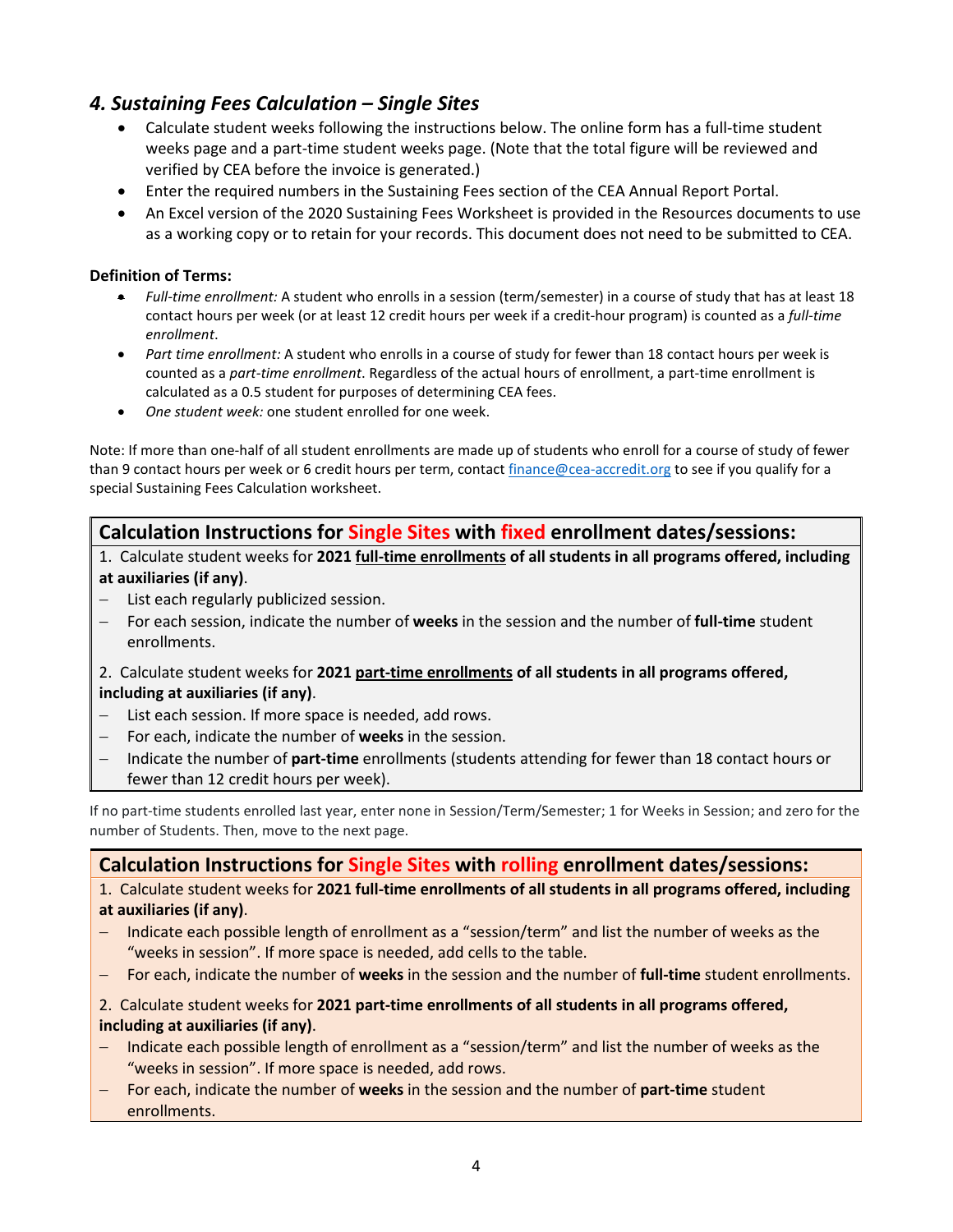#### *5. Sustaining Fees Calculation – Multi-Sites*

- Calculate student weeks following the instructions below. The online form has a full-time student weeks page and a part-time student weeks page. (Note that the total figure will be reviewed and verified by CEA before the invoice is generated.)
- Enter the number of student weeks on the Sustaining Fees section of the CEA Annual Report Portal.

#### **Definition of Terms:**

- *Full-time enrollment:* A student who enrolls in a session (term/semester) in a course of study that has at least 18 contact hours per week (or at least 12 credit hours per week if a credit-hour program) is counted as a *full-time enrollment*.
- *Part time enrollment:* A student who enrolls in a course of study for fewer than 18 contact hours per week is counted as a *part-time enrollment*. Regardless of the actual hours of enrollment, a part-time enrollment is calculated as a 0.5 student for purposes of determining CEA fees.
- *One student week:* one student enrolled for one week.

#### **Calculation Instructions for Multi-sites with fixed enrollment dates/sessions:**

Remember: Complete a student weeks submission for each location.

1. Calculate student weeks for **2021 full-time enrollments of all students in all programs offered, including at auxiliaries (if any)**.

- − List each regularly publicized session.
- − For each session, indicate the number of **weeks** in the session and the number of **full-time** student enrollments.
- 2. Calculate student weeks for **2021 part-time enrollments of all students in all programs offered, including at auxiliaries (if any)**.
- − List each session. If more space is needed, add rows to the form.
- − For each, indicate the number of **weeks** in the session.
- − Indicate the number of **part-time** enrollments (students attending for fewer than 18 contact hours or fewer than 12 credit hours per week).

If no part-time students enrolled last year, enter none in Session/Term/Semester; 1 for Weeks in Session; and zero for the number of Students. Then, move to the next page.

## **Calculation Instructions for Multi-sites with rolling enrollment dates/sessions:**

Remember: Complete a student weeks submission for each location.

1. Calculate student weeks for **2021 full-time enrollments of all students in all programs offered, including at auxiliaries (if any)**.

- Indicate each possible length of enrollment as a "session/term" and list the number of weeks as the "weeks in session". If more space is needed, add rows.
- − For each, indicate the number of **weeks** in the session and the number of **full-time** student enrollments.

#### 2. Calculate student weeks for **2021 part-time enrollments of all students in all programs offered, including at auxiliaries (if any)**.

- − List each possible length of enrollment as a "session/term" and indicate the number of **weeks** as the "weeks in session". If more space is needed, add rows.
- − For each, indicate the number of **part-time** enrollments (students attending for fewer than 18 contact hours or fewer than 12 credit hours per week).

*Multi-sites will incur a base fee of \$1700 for the main branch plus a \$500 base for each additional location. The student week calculation will be added to the base fee for each location. The aggregate student week cap of \$9,000 will be applied where applicable on the invoice.*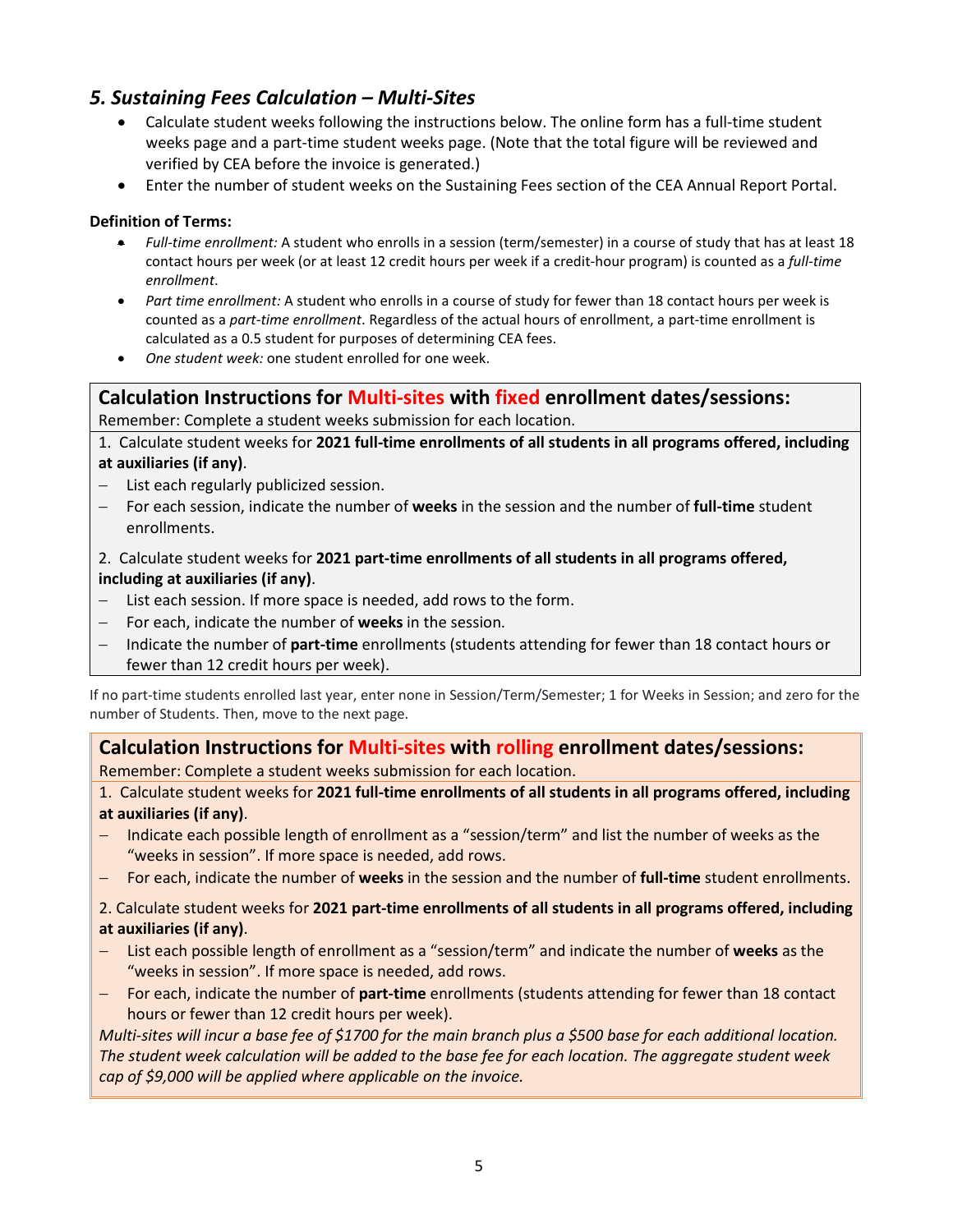#### *6. Instructions for the CEA Annual Report Portal Sustaining Fees Section*

- Submit information for each accredited site, including auxiliaries and all educational programs.
- CEA will verify your entry and subsequently issue an invoice based on the information you provide.

| Sustaining Fees Financial Reporting Annual Review • Logout |          |      |             |  |  |  |
|------------------------------------------------------------|----------|------|-------------|--|--|--|
| You are signed into:<br>Site ID and Site Name              |          |      |             |  |  |  |
| <b>Sustaining Fees</b>                                     |          |      |             |  |  |  |
| Site Org Structure: Single or Multi-Site                   |          |      |             |  |  |  |
| Person completing the Sustaining Fees Information          |          |      |             |  |  |  |
| Name                                                       |          |      |             |  |  |  |
| Title                                                      |          |      |             |  |  |  |
| Role/Responsibility                                        |          |      |             |  |  |  |
| Email                                                      |          |      |             |  |  |  |
| Phone                                                      |          |      |             |  |  |  |
|                                                            | Previous | Save | <b>Next</b> |  |  |  |

Screenshot of Sustaining Fees Section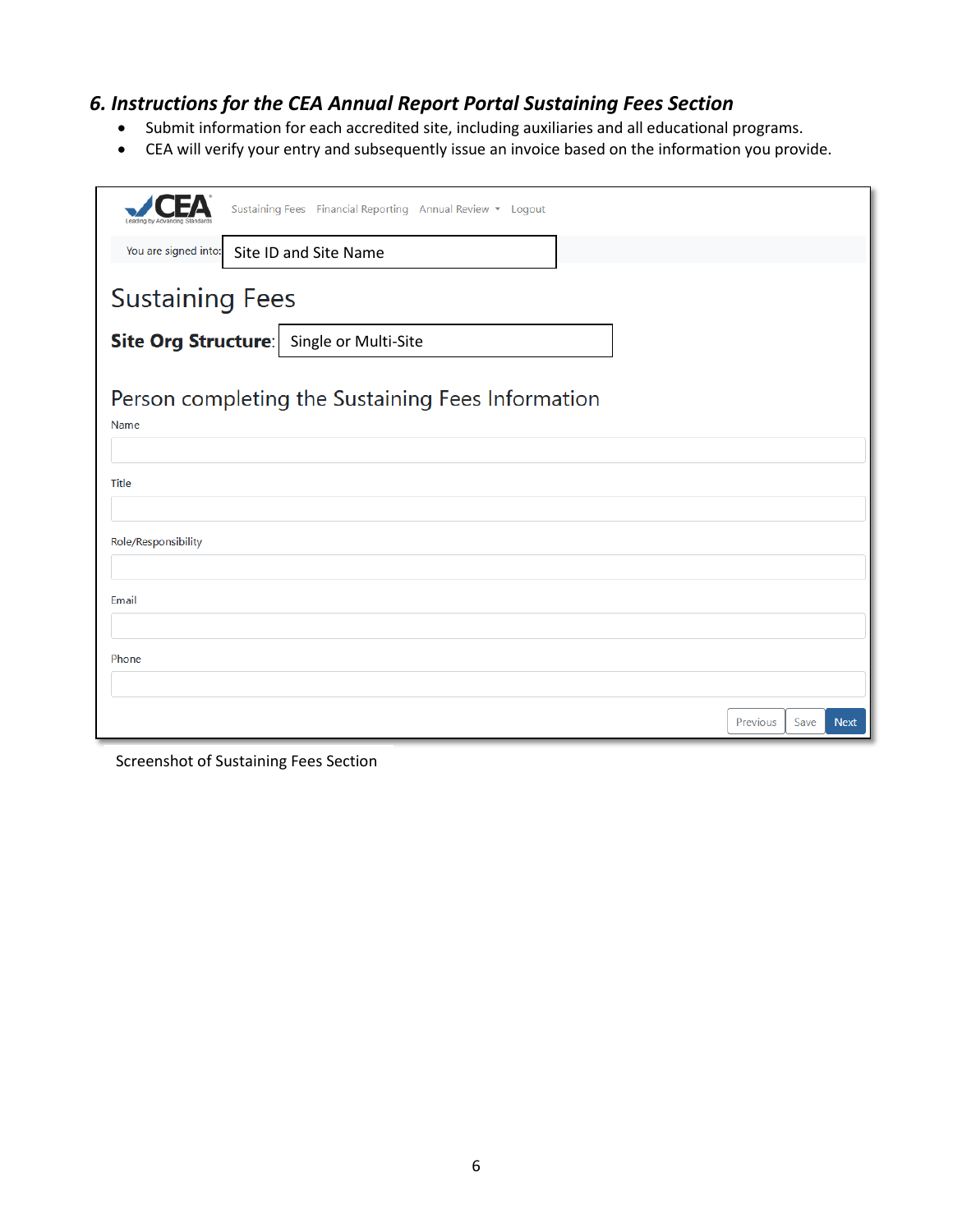# **Full-time Student Weeks**

The Sustaining Fees section must be completed before the Annual Review section can be submitted.

CEA accredits site-by-site; therefore, each accredited site must submit a separate sustaining fees calculation worksheet. Note that each accredited site within a multi-site system must account for student enrollments at each location.

Include online student enrollments in your calculation.

Enter full-time students below.

For definitions, instructions, and other information access the CEA Resources page - https://cea-accredit.org/resources.

| <b>Session/Term/Semester</b>         | <b>Weeks in Session</b> | $\mathbf{x}$ | <b>Full-time Student Enrollments</b> | $=$      | <b>Student Weeks</b> | Delete?             |
|--------------------------------------|-------------------------|--------------|--------------------------------------|----------|----------------------|---------------------|
|                                      | $\div$                  | $\mathbf x$  | $\frac{1}{\sqrt{2}}$                 | $\equiv$ | 0.00                 | $\Box$              |
|                                      | $\div$                  | $\mathbf x$  | $\div$                               | $\equiv$ | 0.00                 | □                   |
|                                      | $\div$                  | $\mathbf x$  | $\frac{\bullet}{\bullet}$            | $\equiv$ | 0.00                 | $\Box$              |
|                                      | $\div$                  | X            | $\div$                               | $\equiv$ | 0.00                 | □                   |
| <b>Total Full-time Student Weeks</b> |                         |              |                                      |          | 0.00                 | Add Row             |
|                                      |                         |              |                                      |          | Previous             | <b>Next</b><br>Save |

# **Part-time Student Weeks**

Include online student enrollments in your calculation.

Enter part-time students below.

-

If no part-time students enrolled last year, enter zero in Session/Term/Semester; 1 for Weeks in Session; and zero for the number of Students. Then, move to the next page.

For definitions, instructions, and other information access the CEA Resources page - https://cea-accredit.org.

| <b>Session/Term/Semester</b>  | <b>Weeks in Session</b> | $\mathbf{x}$              | <b>Part-time Student Enrollments</b> | $=$      | <b>Student Weeks</b> | Delete?        |
|-------------------------------|-------------------------|---------------------------|--------------------------------------|----------|----------------------|----------------|
|                               |                         | $\boldsymbol{\mathsf{x}}$ |                                      | $=$      | 0.00                 | $\Box$         |
|                               |                         | X                         |                                      | $=$      | 0.00                 | О              |
|                               |                         | x                         |                                      | $=$      | 0.00                 | $\Box$         |
|                               |                         | x                         |                                      | $\equiv$ | 0.00                 | $\Box$         |
| Total Part-time Student Weeks |                         |                           |                                      |          | 0.00                 | <b>Add Row</b> |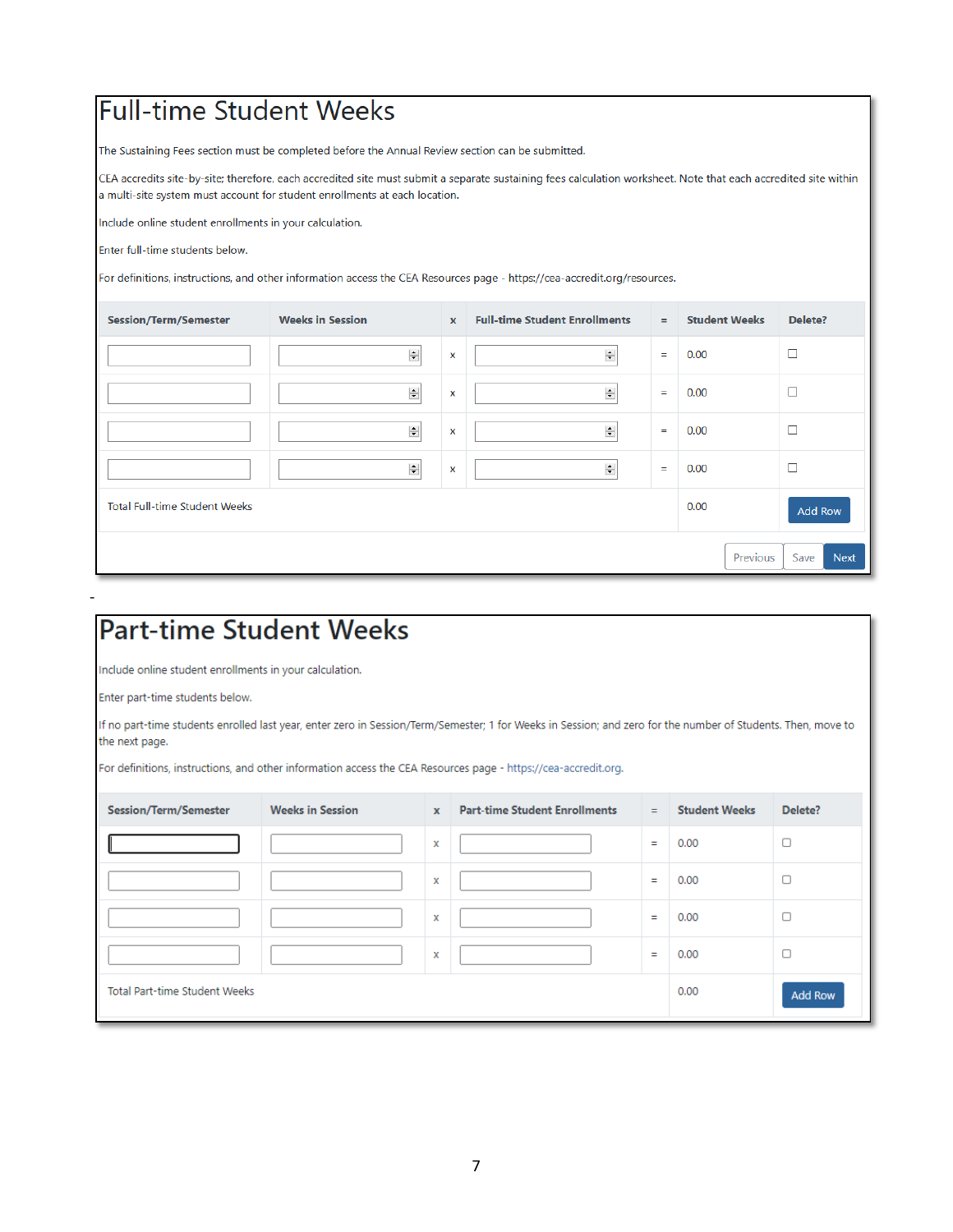# **Confirm and Submit**

Please confirm that all of the information entered in the Sustaining Fees section is correct.

### Person completing the Sustaining Fees Information

Name: Title: Role/Responsibility: Email: Phone number:

# Full-time Student Weeks

| <b>Session/Term/Semster</b>                                                                                                                                                                                                              | <b>Weeks in Session</b>                               | $\mathbf{x}$ | <b>Full-time Student Enrollments</b> | $=$      |        |
|------------------------------------------------------------------------------------------------------------------------------------------------------------------------------------------------------------------------------------------|-------------------------------------------------------|--------------|--------------------------------------|----------|--------|
|                                                                                                                                                                                                                                          |                                                       | $\mathbf x$  |                                      | $=$      | 1.0    |
| <b>Part-time Student Weeks</b>                                                                                                                                                                                                           |                                                       |              |                                      |          |        |
| <b>Session/Term/Semster</b>                                                                                                                                                                                                              | <b>Weeks in Session</b>                               | $\mathbf{x}$ | <b>Part-time Student Enrollments</b> | $=$      |        |
|                                                                                                                                                                                                                                          |                                                       | x            | 1                                    | $=$      | 0.5    |
|                                                                                                                                                                                                                                          |                                                       |              |                                      | Previous | Submit |
| Clicking submit will lock this section and send the Sustaining Fees information to CEA staff. Once the section is locked, you must contact CEA<br>iake<br>any changes. Email us at AnnualReport@cea-accredit.org to unlock this section. |                                                       |              |                                      |          |        |
|                                                                                                                                                                                                                                          |                                                       |              |                                      |          |        |
| Clicking submit locks each section and sends the information to CEA                                                                                                                                                                      |                                                       |              |                                      |          |        |
|                                                                                                                                                                                                                                          | staff. Contact CEA staff to make changes. Email us at |              |                                      |          |        |

[AnnualReport@cea-accredit.org.](mailto:AnnualReport@cea-accredit.org)